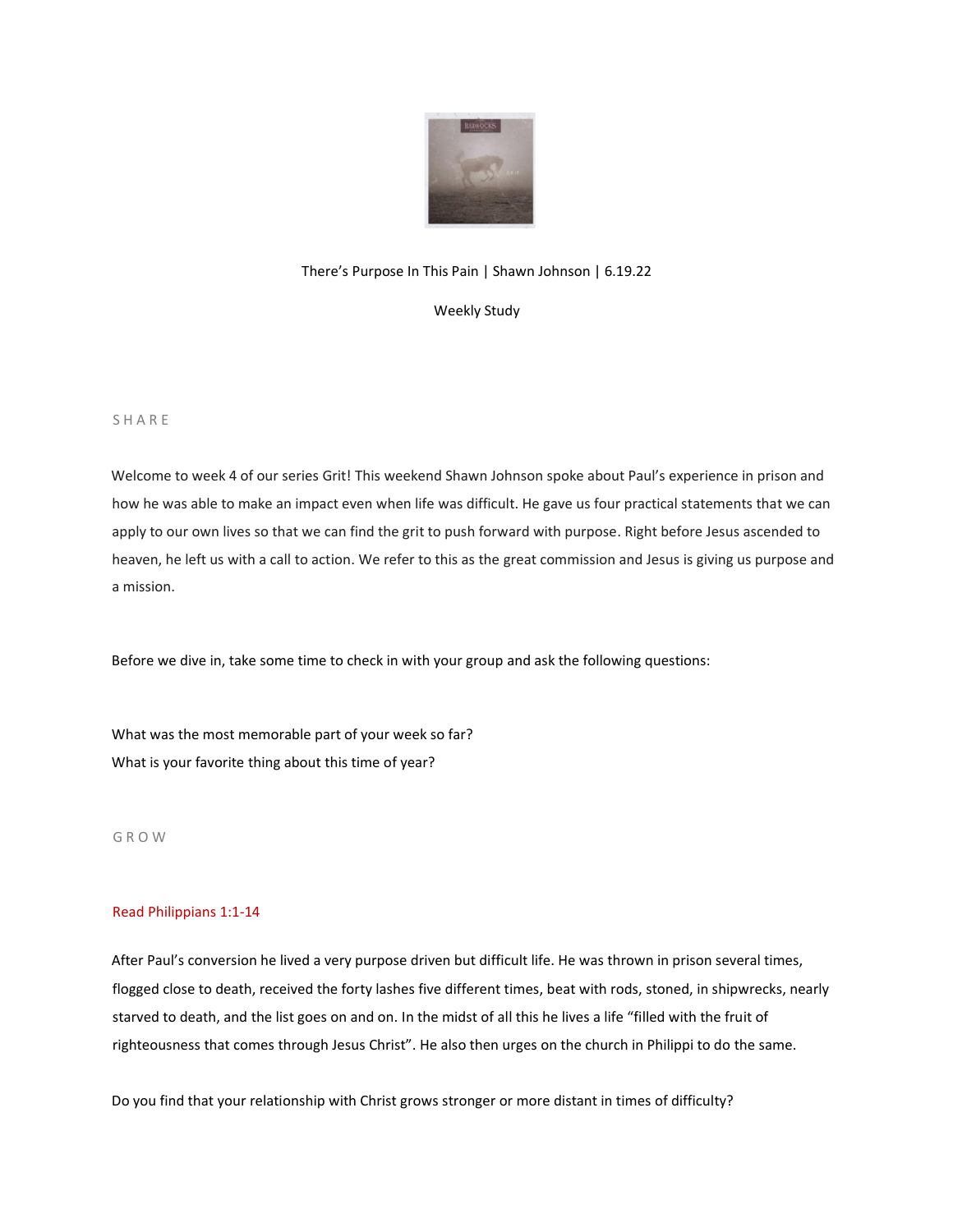Can you recall a season of difficulty prior to your relationship with Christ? If so, what has changed?

How do we change our perspective in times of difficulty from frustration and self-pity into an opportunity to get stronger and advance the gospel as Paul says in verse 12?

#### M O V E

This week Shawn made four statements that we can apply to our situation.

- 1. My situation doesn't get to steal my calling.
- 2. There's purpose in pain.
- 3. Stay in the people business.
- 4. Never underestimate what I have to offer.

#### Read Ephesians 2:1-10

We were once imprisoned by our guilt, shame, and sin "But God, being rich in mercy" rescued us. Regardless of our current life situation, because of Jesus, we are able stand in righteousness before God. This changes the perspective of our situation and brings purpose to it. Verse 10 says that we are created in Christ for good works. Therein lies the power that we have in order to find purpose in our pain and to make a difference in the world around us.

When was the last time you sat down to think about your calling? Take a moment to allow everyone in your group to think about what they feel called to.

Has your calling been influenced by the pain or difficulty that you've experienced?

In what ways are you able to use past experiences to help others?

Sometimes before we can turn our pain into purpose, we need to allow God to bring healing into those situations. Are there places in your heart that you may feel God wants to bring healing so that He can use it to help others?

## Read Romans 12:6-8

We are all made uniquely with different giftings. We also have unique experiences that shape our relationships and motivation in life. This week Shawn said, "We often overestimate what we could do with what we don't have, and we underestimate what we can do with what we do have." God wired us a certain way and the more we become